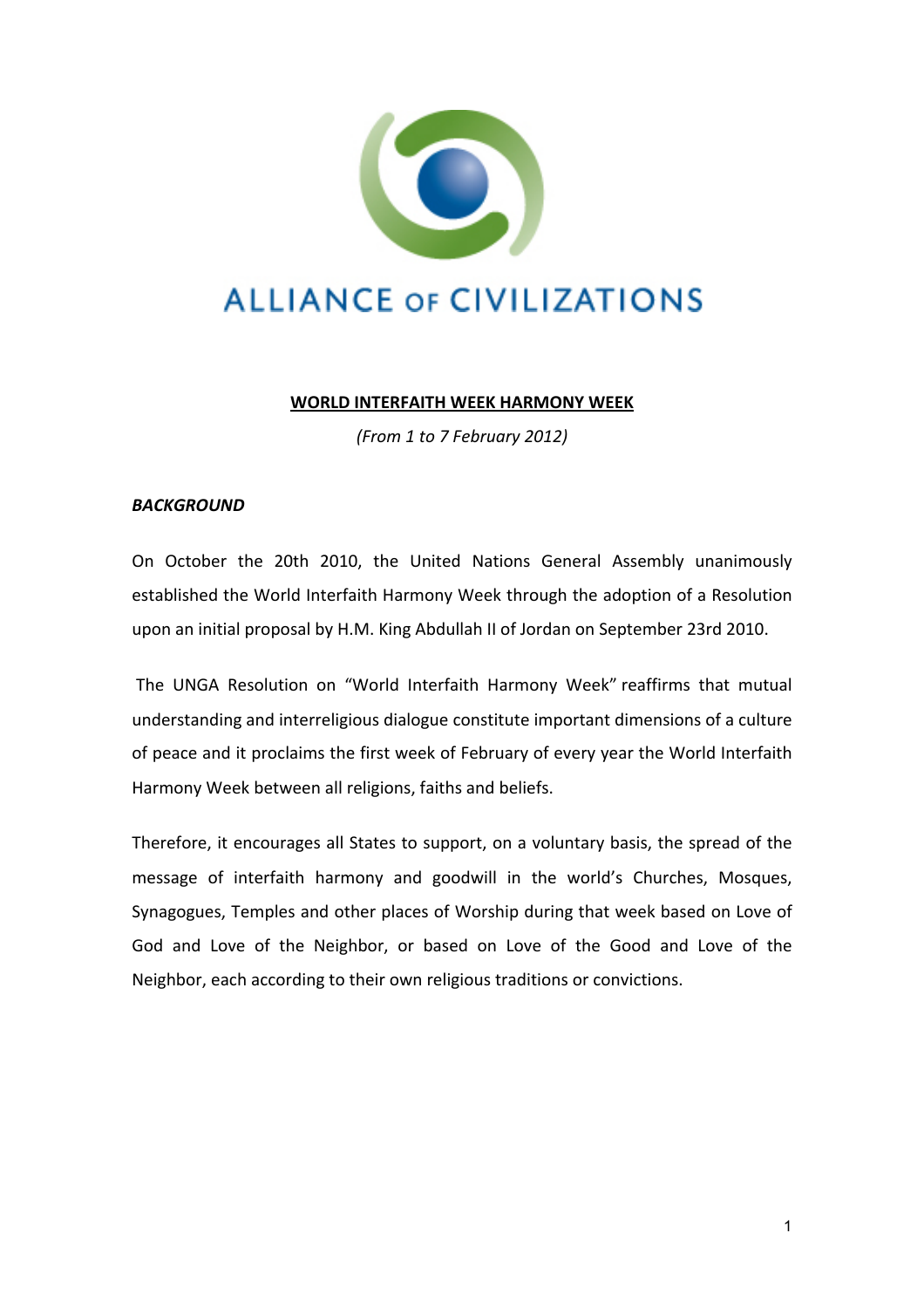## *WHY THIS INITIATIVE AND WHAT FOR ?*

"The World Interfaith Week Harmony" is underpinned by the idea that there is a lot to be done by:

(1) 'Co-ordinating and uniting the efforts of all the interfaith groups doing positive work with one focused theme at one specific time annually, thereby increasing their collective momentum and eliminating redundancy.

(2) Harnessing and utilizing the collective might of the world's second-largest infrastructure (that of places of worship  $-$  the largest being that of education) specifically for peace and harmony in the world: inserting, as it were, the right 'software' into the world's religious 'hardware'.

(3) Permanently and regularly encouraging the silent majority of preachers to declare themselves for peace and harmony and providing a ready-made vehicle for them to do so. Moreover, if preachers and teachers commit themselves on the record once a year to peace and harmony, this means that when the next inter-religious crisis or provocation occurs, they cannot then relapse into parochial fear and mistrust, and will be more likely to resist the winds of popular demagoguery.'

## **GET INVOLVED**

Your help is very much needed. Specifically, we need and gratefully ask you to:

(1) Write a personal email or letter of support for this initiative and post it at www.worldinterfaithharmonyweek.com at the appropriate place.

(2) Forwarding an email to all those on your email list who you think might be interested in it and them to their friends and so on as much as possible.

2